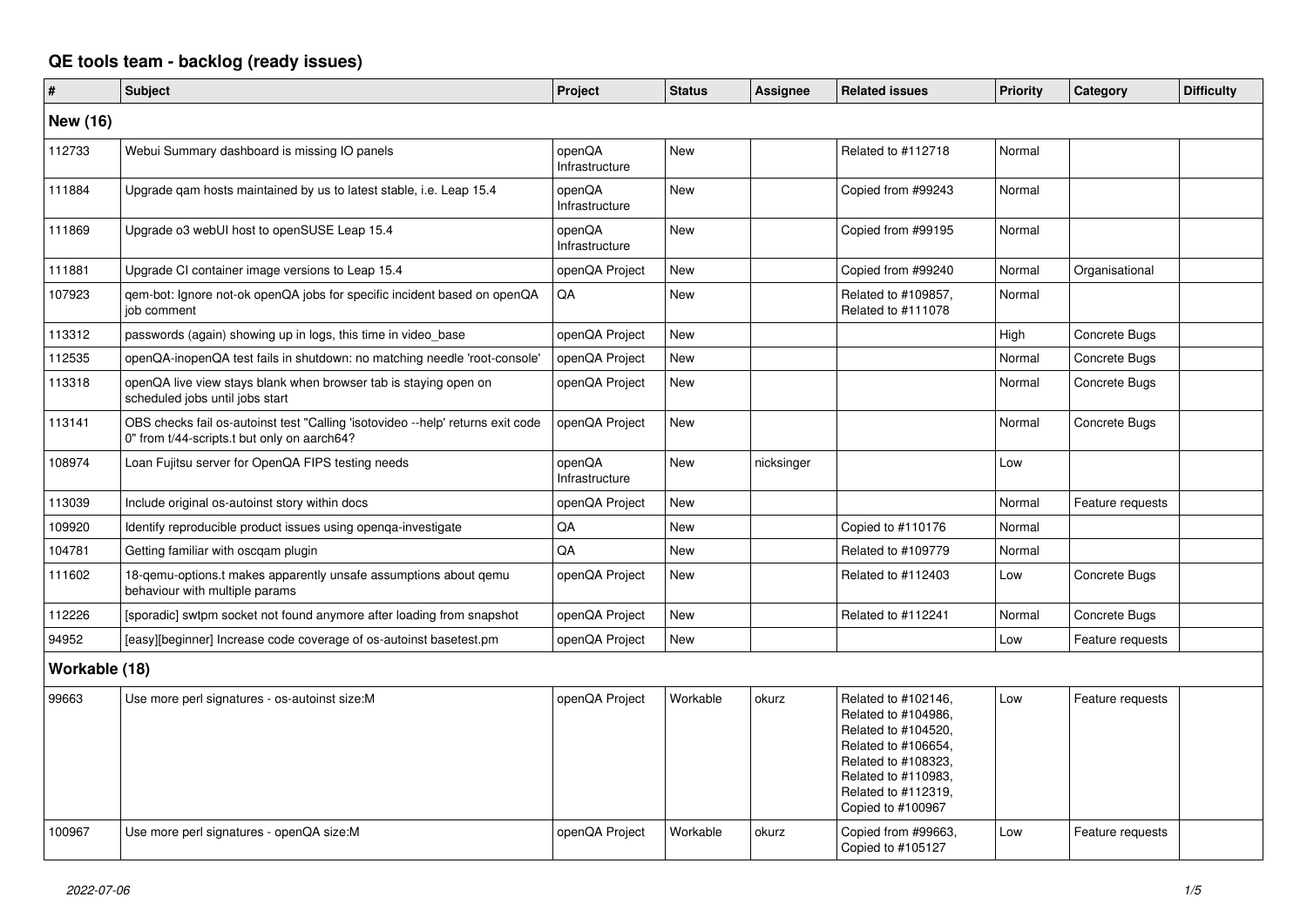| $\vert$ #       | <b>Subject</b>                                                                                                                                                                                    | Project                  | <b>Status</b>  | Assignee   | <b>Related issues</b>                       | Priority        | Category         | <b>Difficulty</b> |
|-----------------|---------------------------------------------------------------------------------------------------------------------------------------------------------------------------------------------------|--------------------------|----------------|------------|---------------------------------------------|-----------------|------------------|-------------------|
| 105594          | Two new machines for OSD and o3, meant for bare-metal virtualization<br>size:M                                                                                                                    | openQA<br>Infrastructure | Workable       | nicksinger | Related to #110227                          | Normal          |                  |                   |
| 113138          | sporadic failure in openQA test "t/ui/23-audit-log.t" size:M                                                                                                                                      | openQA Project           | Workable       |            |                                             | High            | Concrete Bugs    |                   |
| 113189          | Research where we need limits size:S                                                                                                                                                              | openQA Project           | Workable       |            |                                             | Normal          | Feature requests |                   |
| 111338          | Open source https://gitlab.suse.de/ga-maintenance/mtui size:M                                                                                                                                     | QA                       | Workable       |            | Copied to #111341                           | Low             |                  |                   |
| 111770          | Limit finished tests on /tests, but query configurable and show complete<br>number of jobs size:S                                                                                                 | openQA Project           | Workable       |            |                                             | Low             | Feature requests |                   |
| 110545          | Investigate and fix higher instability of opengaworker-arm-4/5 vs. arm-1/2/3 -<br>further things to try size:M                                                                                    | openQA<br>Infrastructure | Workable       |            | Copied to #111578                           | High            |                  |                   |
| 113201          | Integrate spike solution for accessing VMWare's VNC-over-websockets into<br>os-autoinst's VNC console size:M                                                                                      | openQA Project           | Workable       |            |                                             | High            | Feature requests |                   |
| 109746          | Improve QA related server room management, consistent naming and<br>tagging size:M                                                                                                                | openQA<br>Infrastructure | Workable       |            | Copied from #102650,<br>Copied to #110521   | L <sub>OW</sub> |                  |                   |
| 109112          | Improve os-autoinst sshXtermVt.pm connection error handling (was: "Test<br>died: Error connecting to <root@redcurrant-4.ga.suse.de>: No route to host")<br/>size:M</root@redcurrant-4.ga.suse.de> | openQA<br>Infrastructure | Workable       |            | Related to #98832, Has<br>duplicate #109719 | Low             |                  |                   |
| 111473          | Get replacements for imagetester and opengaworker1 size:M                                                                                                                                         | openQA<br>Infrastructure | Workable       |            | Copied to #111986                           | High            |                  |                   |
| 111066          | Document suggested workflows for multiple teams reviewing openQA test<br>results size:M                                                                                                           | openQA Project           | Workable       |            |                                             | Normal          | Feature requests |                   |
| 111254          | Cover code of os-autoinst path backend/ fully (statement coverage) size:M                                                                                                                         | openQA Project           | Workable       |            | Blocked by #109620,<br>Copied from #111251  | Low             | Feature requests |                   |
| 112673          | Cannot send emails from o3 size:M                                                                                                                                                                 | openQA<br>Infrastructure | Workable       |            | Copied from #110920                         | High            |                  |                   |
| 106056          | [virtualization][tools] Improve retry behaviour and connection error handling<br>in backend::ipmi (was: "Fail to connect opengaipmi5-sp.ga.suse.de on our<br>osd environment") size:M             | openQA Project           | Workable       |            | Related to #102650                          | Low             | Feature requests |                   |
| 107941          | [sporadic] openQA Fullstack test t/full-stack.t can still fail with "udevadm" log<br>message size:M                                                                                               | openQA Project           | Workable       |            |                                             | Low             | Concrete Bugs    |                   |
| 81899           | [easy][beginner] Move code from isotovideo to a module size:M                                                                                                                                     | openQA Project           | Workable       | okurz      | Related to #108530                          | Low             | Feature requests |                   |
| In Progress (2) |                                                                                                                                                                                                   |                          |                |            |                                             |                 |                  |                   |
| 111341          | Open source https://gitlab.suse.de/qa-maintenance/qam-oscplugin/ size:M                                                                                                                           | QA                       | In Progress    | osukup     | Copied from #111338                         | Normal          |                  |                   |
| 111992          | Deal with QEMU and OVMF default resolution being 1280x800, affecting (at<br>least) gxl size:M                                                                                                     | openQA Project           | In Progress    | tinita     | Related to #111866,<br>Related to #111863   | High            | Feature requests |                   |
| Blocked (33)    |                                                                                                                                                                                                   |                          |                |            |                                             |                 |                  |                   |
| 111866          | Upgrade osd workers and openqa-monitor to openSUSE Leap 15.4                                                                                                                                      | openQA<br>Infrastructure | <b>Blocked</b> | okurz      | Related to #111992.<br>Copied from #99192   | Normal          |                  |                   |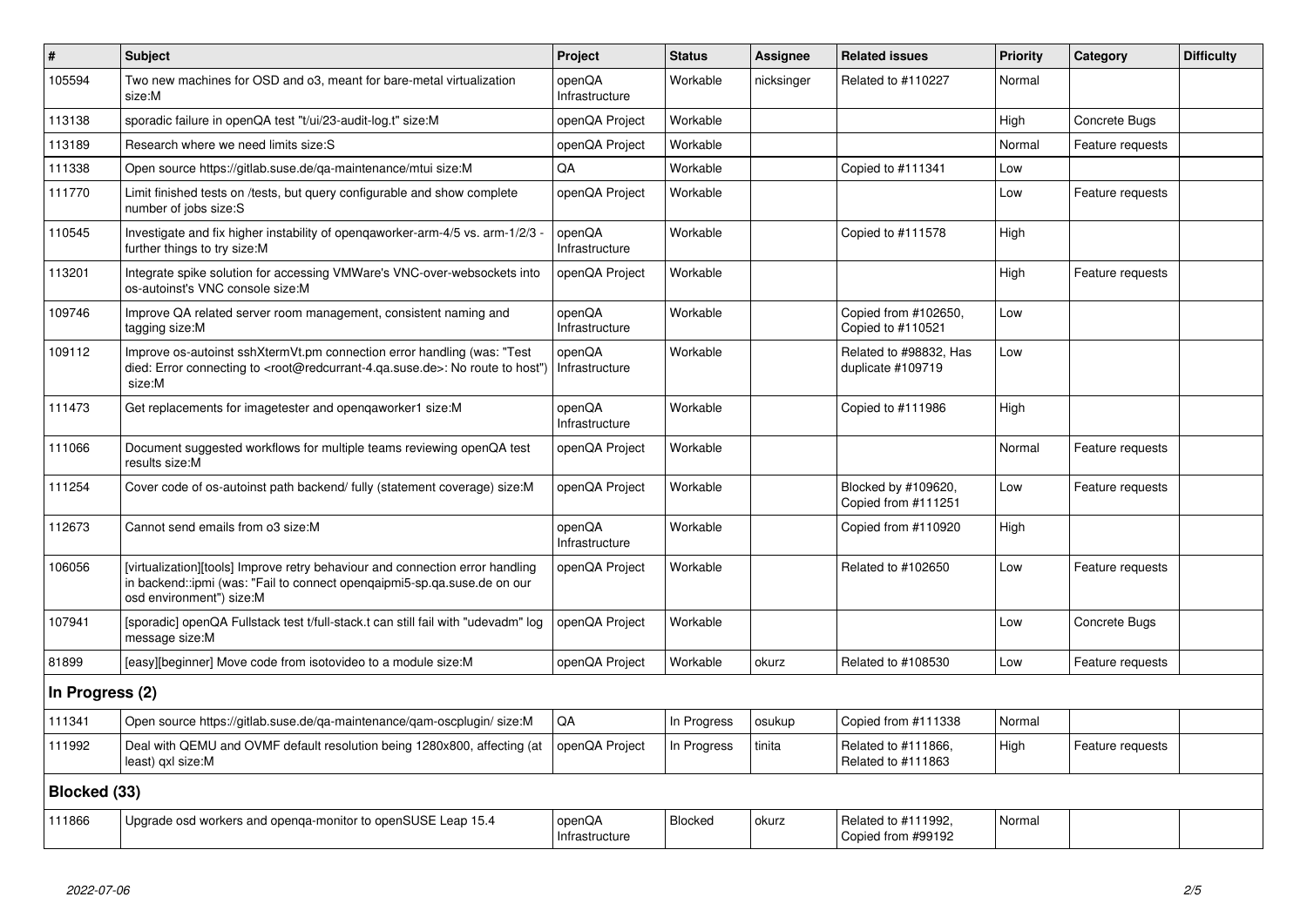| $\vert$ # | <b>Subject</b>                                                                                                                                                                                                            | Project                  | <b>Status</b>  | Assignee   | <b>Related issues</b>                                                                                                                                    | Priority | Category         | <b>Difficulty</b> |
|-----------|---------------------------------------------------------------------------------------------------------------------------------------------------------------------------------------------------------------------------|--------------------------|----------------|------------|----------------------------------------------------------------------------------------------------------------------------------------------------------|----------|------------------|-------------------|
| 111872    | Upgrade osd webUI host to openSUSE Leap 15.4                                                                                                                                                                              | openQA<br>Infrastructure | <b>Blocked</b> | okurz      | Copied from #99198                                                                                                                                       | Normal   |                  |                   |
| 111863    | Upgrade o3 workers to openSUSE Leap 15.4                                                                                                                                                                                  | openQA<br>Infrastructure | <b>Blocked</b> | okurz      | Related to #111992,<br>Copied from #99189                                                                                                                | Normal   |                  |                   |
| 108530    | os-autoinst plugins: x11_start_program from os-autoinst-distri-openQA<br>dynamically loaded from another git repo size:M                                                                                                  | openQA Project           | Blocked        | cdywan     | Related to #81899                                                                                                                                        | Normal   | Feature requests |                   |
| 97862     | More openQA worker hardware for OSD size:M                                                                                                                                                                                | openQA<br>Infrastructure | Blocked        | okurz      | Copied from #97043,<br>Copied to #104970                                                                                                                 | High     |                  |                   |
| 103736    | Make aarch64 machine chan-1 up and running after it is broken size:M                                                                                                                                                      | openQA<br>Infrastructure | <b>Blocked</b> | nicksinger |                                                                                                                                                          | High     |                  |                   |
| 97190     | Limit size of initial requests everywhere, e.g. /, /tests, etc., over webUI and<br>API                                                                                                                                    | openQA Project           | Blocked        | okurz      | Related to #41054,<br>Related to #110680,<br>Related to #110677                                                                                          | Normal   | Feature requests |                   |
| 111986    | Ensure uno openganet opensuse org is properly used                                                                                                                                                                        | openQA<br>Infrastructure | <b>Blocked</b> | okurz      | Copied from #111473                                                                                                                                      | Normal   |                  |                   |
| 110920    | Emails from o3 are rejected by mx2.suse.de for certain sender/recipients<br>size:S                                                                                                                                        | openQA<br>Infrastructure | <b>Blocked</b> | okurz      | Copied from #110629,<br>Copied to #112673                                                                                                                | High     |                  |                   |
| 96539     | Conclude migration of gam.suse.de                                                                                                                                                                                         | QA                       | <b>Blocked</b> | okurz      |                                                                                                                                                          | Normal   |                  |                   |
| 112367    | [tools] python-paramiko on Leap/SLE throws exception with ed25519 key<br>size:M                                                                                                                                           | QA                       | Blocked        | jbaier_cz  |                                                                                                                                                          | Normal   |                  |                   |
| 91646     | [saga][epic] SUSE Maintenance QA workflows with fully automated testing,<br>approval and release                                                                                                                          | QA                       | <b>Blocked</b> | okurz      | Copied to #99303                                                                                                                                         | Normal   |                  |                   |
| 109668    | [saga][epic] Stable and updated non-gemu backends for SLE validation                                                                                                                                                      | openQA Project           | Blocked        | okurz      | Related to #37339                                                                                                                                        | High     | Feature requests |                   |
| 80142     | [saga][epic] Scale out: Redundant/load-balancing deployments of openQA,<br>easy containers, containers on kubernetes                                                                                                      | openQA Project           | Blocked        | okurz      | Related to #80466,<br>Related to #92893,<br>Related to #110497                                                                                           | High     | Feature requests |                   |
| 111347    | [saga][epic] Properly maintained Maintenance QA tooling                                                                                                                                                                   | ΟA                       | <b>Blocked</b> | okurz      | Copied from #99303                                                                                                                                       | Normal   |                  |                   |
| 103962    | [saga][epic] Easy multi-machine handling: MM-tests as first-class citizens                                                                                                                                                | openQA Project           | Blocked        | mkittler   | Copied to #112862                                                                                                                                        | Normal   | Feature requests |                   |
| 100688    | [epic][virtualization][3rd party hypervisor] Add svirt backend compatibility for<br>vmware 7.0                                                                                                                            | openQA Project           | <b>Blocked</b> | okurz      |                                                                                                                                                          | High     | Feature requests |                   |
| 106922    | [epic][sporadic] openga from git fails in dashboard due to<br>ensure_unlocked_desktop not expecting password entry screen in case of<br>locked desktop auto_review:"match=desktop-runner,screenlock timed<br>out.*":retry | openQA Project           | Blocked        | okurz      | Related to #103122,<br>Related to #92092,<br>Related to #44441,<br>Related to #46589,<br>Related to #64078, Copied<br>from #106919, Copied to<br>#108527 | Normal   | Feature requests |                   |
| 99579     | [epic][retro] Follow-up to "Published QCOW images appear to be<br>uncompressed"                                                                                                                                           | openQA Project           | <b>Blocked</b> | okurz      | Related to #96557, Copied<br>from #99246                                                                                                                 | Low      | Organisational   |                   |
| 99660     | [epic] Use more perl signatures in our perl projects                                                                                                                                                                      | openQA Project           | Blocked        | okurz      |                                                                                                                                                          | Low      | Feature requests |                   |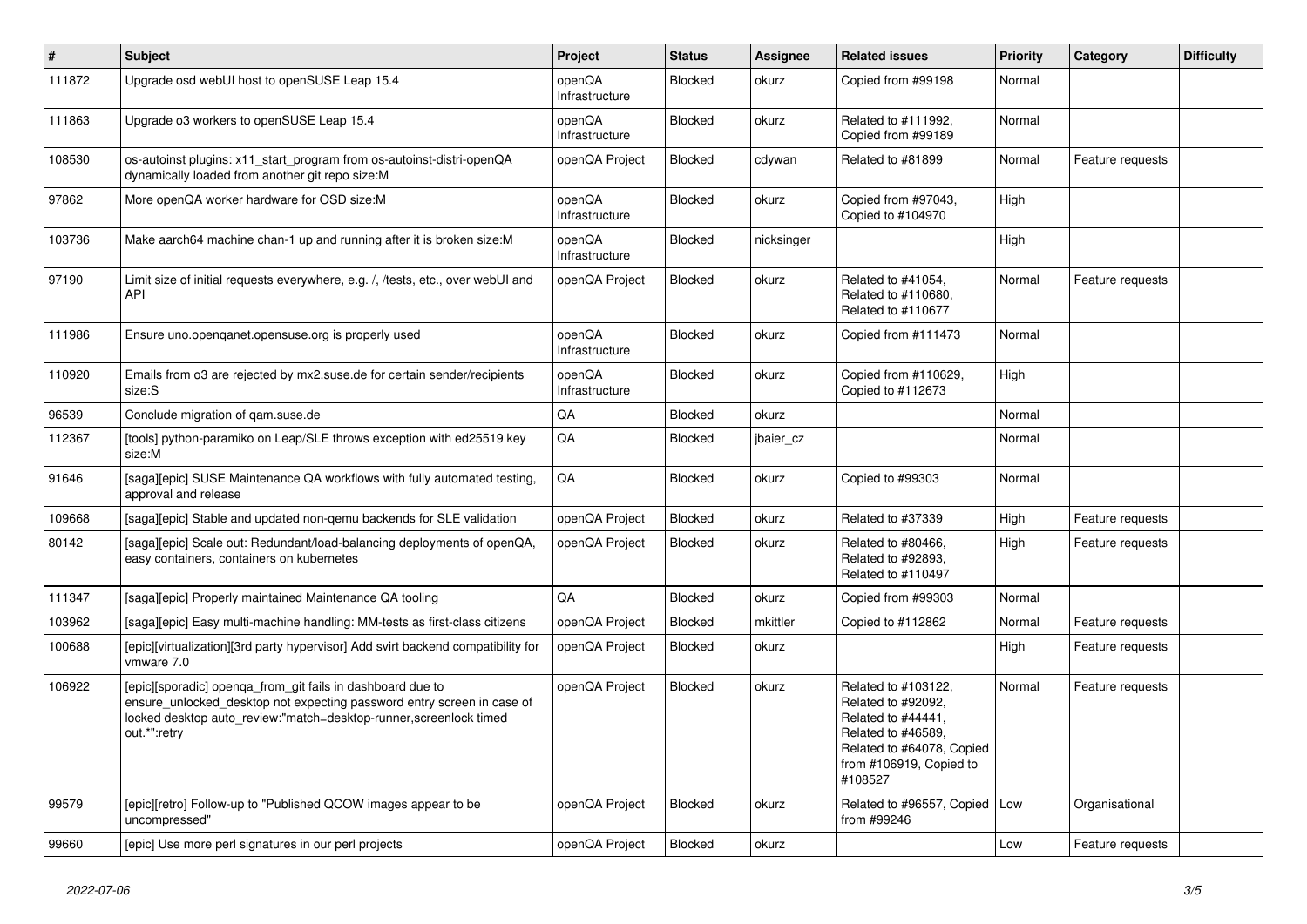| $\vert$ #     | Subject                                                                                                                                                                        | Project        | <b>Status</b>  | <b>Assignee</b> | <b>Related issues</b>                                                                                                                                                             | <b>Priority</b> | Category         | <b>Difficulty</b> |
|---------------|--------------------------------------------------------------------------------------------------------------------------------------------------------------------------------|----------------|----------------|-----------------|-----------------------------------------------------------------------------------------------------------------------------------------------------------------------------------|-----------------|------------------|-------------------|
| 94105         | [epic] Use feedback from openga-investigate to automatically inform on<br>github pull requests, open tickets, weed out automatically failed tests                              | QA             | <b>Blocked</b> | okurz           | Related to #91773,<br>Related to #107014                                                                                                                                          | Normal          |                  |                   |
| 111860        | [epic] Upgrade all our infrastructure, e.g. o3+osd workers+webui and<br>production workloads, to openSUSE Leap 15.4                                                            | openQA Project | <b>Blocked</b> | okurz           | Copied from #99183                                                                                                                                                                | Normal          | Organisational   |                   |
| 98952         | [epic] t/full-stack.t sporadically fails "clickElement: element not interactable"<br>and other errors                                                                          | openQA Project | Blocked        | mkittler        | Related to #101734                                                                                                                                                                | Low             | Concrete Bugs    |                   |
| 109740        | [epic] Stable os-autoinst unit tests with good coverage                                                                                                                        | openQA Project | <b>Blocked</b> | okurz           | Related to #109620                                                                                                                                                                | Low             | Feature requests |                   |
| 109656        | [epic] Stable non-gemu backends                                                                                                                                                | openQA Project | <b>Blocked</b> | okurz           | Related to #99345                                                                                                                                                                 | Normal          | Feature requests |                   |
| 98472         | Jepic] Scale out: Disaster recovery deployments of existing openQA<br>infrastructures                                                                                          | openQA Project | <b>Blocked</b> | okurz           |                                                                                                                                                                                   | Normal          | Feature requests |                   |
| 110884        | [epic] Properly maintained open source mtui+oscgam                                                                                                                             | QA             | <b>Blocked</b> | okurz           |                                                                                                                                                                                   | Normal          |                  |                   |
| 108527        | [epic] os-autoinst plugins (or wheels or leaves or scrolls) for scalable code<br>reuse of helper functions and segmented test distributions                                    | openQA Project | <b>Blocked</b> | okurz           | Copied from #106922                                                                                                                                                               | Normal          | Feature requests |                   |
| 91914         | [epic] Make reviewing openQA results per squad easier                                                                                                                          | openQA Project | <b>Blocked</b> | okurz           | Related to #52655,<br>Related to #93710, Copied<br>from #91467, Copied to<br>#99306                                                                                               | Normal          | Feature requests |                   |
| 92854         | [epic] limit overload of openQA webUI by heavy requests                                                                                                                        | openQA Project | Blocked        | okurz           | Copied from #92770                                                                                                                                                                | Normal          | Feature requests |                   |
| 101048        | [epic] Investigate and fix higher instability of openqaworker-arm-4/5 vs.<br>$arm-1/2/3$                                                                                       | openQA Project | <b>Blocked</b> | mkittler        | Related to #101030                                                                                                                                                                | High            | Concrete Bugs    |                   |
| 109846        | [epic] Ensure all our database tables accomodate enough data, e.g. bigint for<br>ids                                                                                           | openQA Project | <b>Blocked</b> | okurz           | Copied from #109836                                                                                                                                                               | Normal          | Feature requests |                   |
| 103971        | [epic] Easy *re*-triggering and cloning of multi-machine tests                                                                                                                 | openQA Project | Blocked        | mkittler        | Related to #66071                                                                                                                                                                 | Normal          | Feature requests |                   |
| Feedback (10) |                                                                                                                                                                                |                |                |                 |                                                                                                                                                                                   |                 |                  |                   |
| 113030        | test distribution directory git revision can be parsed as "UNKNOWN" and<br>openQA investigation fails to show test git log                                                     | openQA Project | Feedback       | okurz           |                                                                                                                                                                                   | High            | Concrete Bugs    |                   |
| 111989        | Seems like o3 machines do not automatically reboot anymore, likely<br>because we continuously call `zypper dup` so that the nightly upgrades don't<br>find any changes? size:M | openQA Project | Feedback       | okurz           | Copied from #105379                                                                                                                                                               | Normal          | Concrete Bugs    |                   |
| 111470        | Reconsider folding ok results by default and/or uncollapse all on<br>/tests/overview                                                                                           | openQA Project | Feedback       | mkittler        | Copied from #110719                                                                                                                                                               | Normal          | Feature requests |                   |
| 95783         | Provide support for multi-machine scenarios handled by openqa-investigate<br>size:M                                                                                            | openQA Project | Feedback       | mkittler        | Related to #103425,<br>Related to #71809,<br>Related to #69976,<br>Related to #107014,<br>Related to #110518,<br>Related to #110530,<br>Related to #110176,<br>Copied from #81859 | Normal          | Feature requests |                   |
| 112898        | Minion workers alert triggering on and off size:M                                                                                                                              | $\mathsf{QA}$  | Feedback       | okurz           | Related to #96380                                                                                                                                                                 | High            |                  |                   |